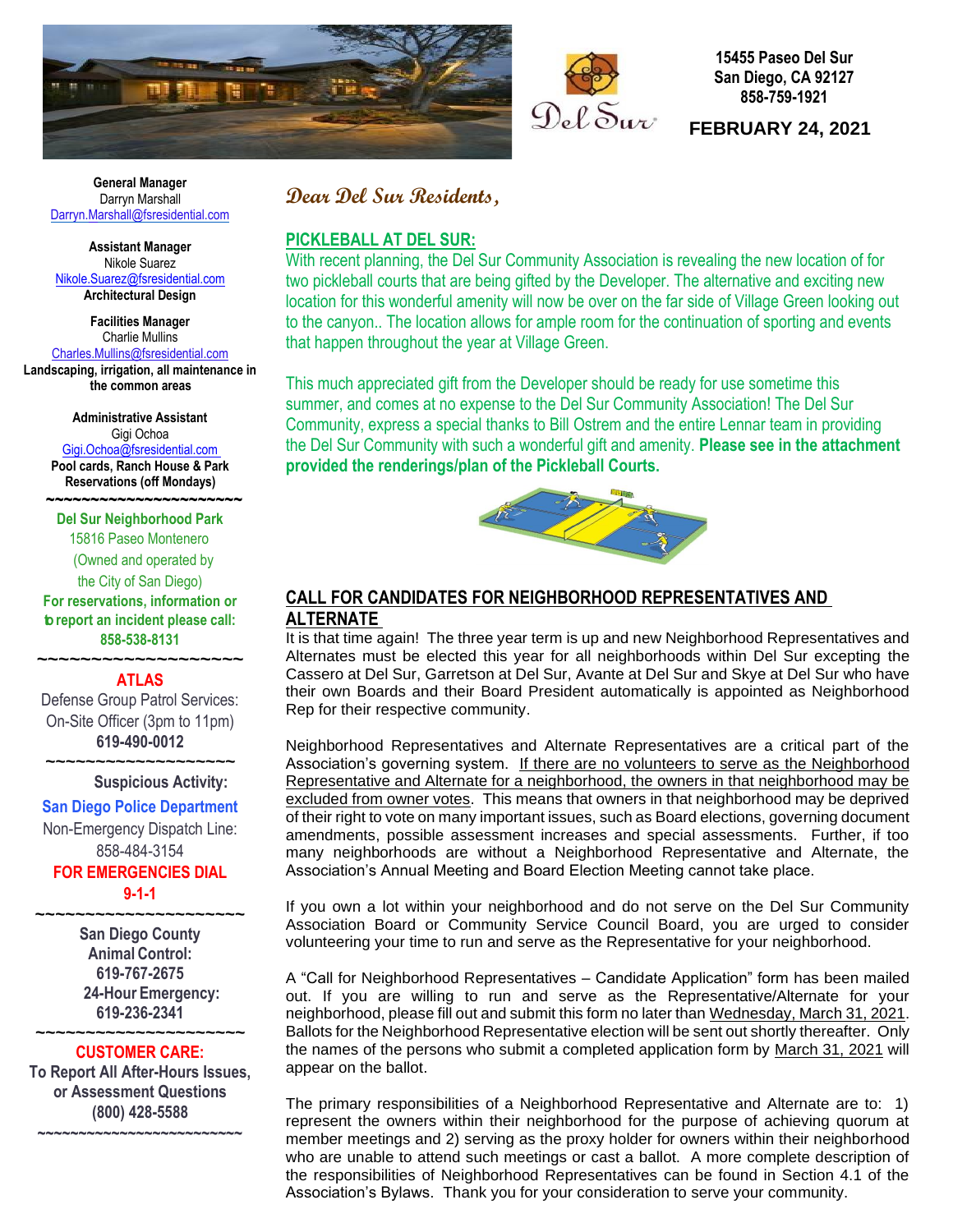# **IMPORTANT ANNOUNCEMENT OF THE RETIREMENT**

*It is with sadness that we deliver this news to you.*

*Our much respected and well-liked Assistant Community Manager Chris Malama has announced that she will be retiring February 26, 2021.*

Chris has been an integral member of the onsite team for the past eight or so years, where she has formed great *relationships with members of the community, Design Review Committee, and the Board.*

*FirstService Residential and the Del Sur Community Association expresses their thanks and sincere gratitude* and wish you Chris all the happiness and Joy along with good health in retirement, the next chapter of your life.

*Enjoy those Grand babies Chris!*



# **ANNOUNCEMENT OF NEW ADDITION TO THE MANAGEMENT TEAM**

*Please join us in welcoming Nikole Suarez to the on-site management team!*

*Nikole joined us on 2/18/2021 as our new Assistant Community Manager to replace Chris Malama.* Nikole came from a position with the Navy where she performed many roles and responsibilities to include the area of childcare. Nikole also brings experience from within FirstService Residential as she worked in the capacity of an FSR assistant community manager in the past and will resume the responsibilities of the Architectural *submissions and the Design Review application process as part of her role.*

Nikole likes water sports, to include kayaking and loves to kayak the local coastal waterways of the San Diego *region.*

*Nikole, we extend a very warm welcome to you to Del Sur and to our team!*

**BRUSH MANAGEMENT SEASON:** The goats have returned for the 2020-2021 brush management season. The goats will be heading over to Increment 4 as well as a second heard working its way through the Artesian Ridge areas. We thank everyone for keeping well clear of the fenced areas, the goats and the shepherds and their dogs as they work diligently to complete this allimportant job for the Del Sur Community.



**DID YOU KNOW:** Cypress trees and Palm trees are on the prohibited plant list in Del Sur? These plant species have characteristics that are potentially destructive to native vegetation and open spaces because of profuse and noxious pollen, excessive height, and weed-like characteristics of excessive growth, high water demands, and other undesirable traits. Examples of highly flammable plants include ornamental juniper, Leyland **cypress**, Italian **cypress**, rosemary, arborvitae, and eucalyptus. Care should be taken to not place **fire** prone plants adjacent to any structures and preferably not within 30 feet of the house.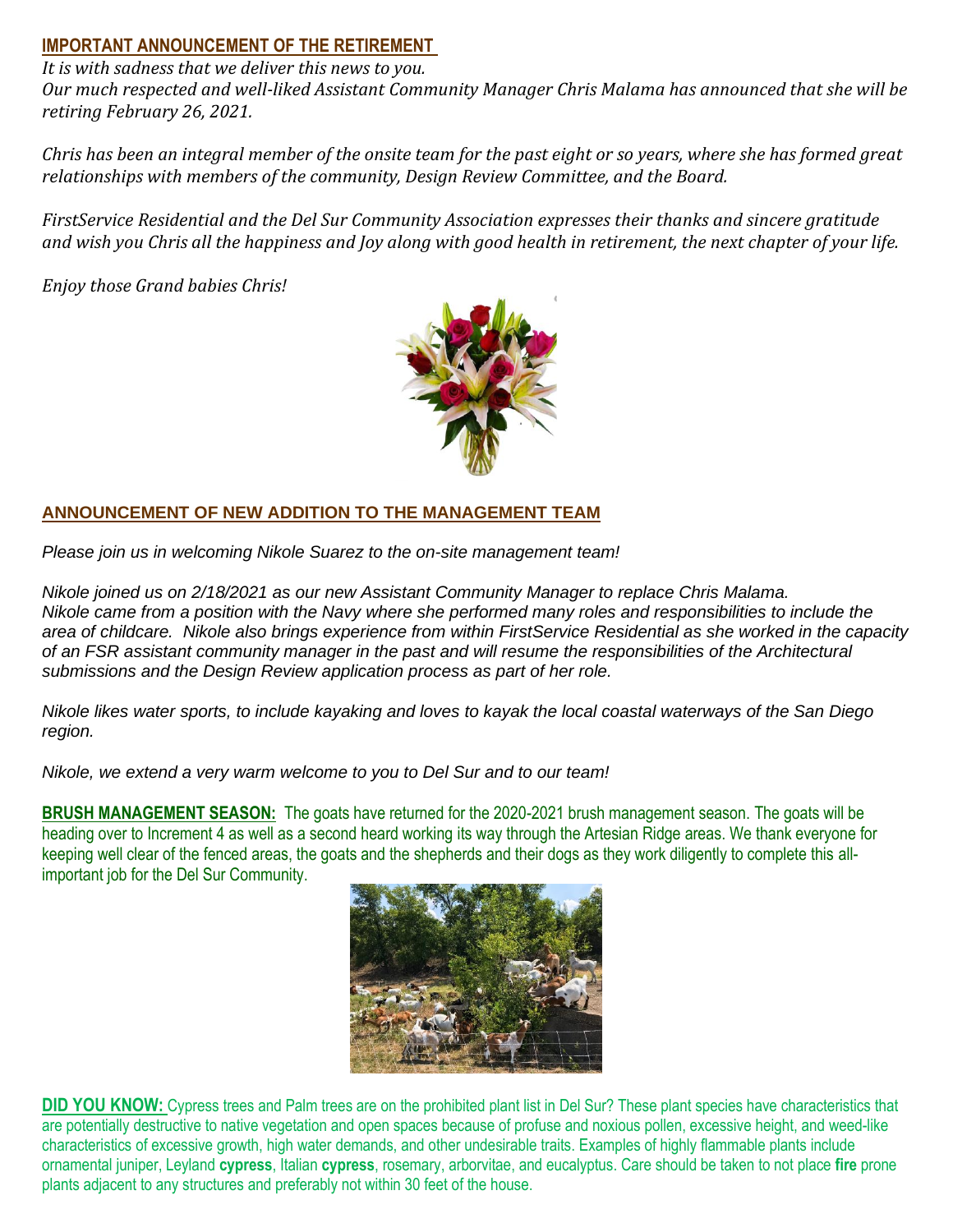

**FYI:** We are requesting that all residents continue to carry their pool ID cards when visiting parks/pools as you could be asked by the Patrol Officer to produce proof of residency. This will help in keeping the amenities from being used by non-residents who may be coming over to Del Sur because their amenities may be closed. We thank you for your help in this matter.

## **HEATED POOLS and SPAS:**

Please be advised, beginning November 1 2020 through April 2021, only the following pools and spas will be heated: **Angeline, Haaland, High Rose, Jacqueline, & Kristen Glen** All other pools and spas will remain open, but not heated.



**SPA POOLS:** The county Health officials have not mentioned anything about outdoor spa pools. The Spa's will remain open unless there is a change to the Health Orders. Please remember to keep to one family in the spa at all times and be mindful of others waiting to use the spa. We appreciate your patience and cooperation.

**POOLS:** It is imperative that everyone's efforts of adhering to responsibilities per the recent County Health Orders continues. To keep the pools & spas open we must have 100% cooperation from everyone to remain compliant with the County Health Authorities. Please be mindful to keep to the CDC and health order social distancing requirements when moving the pool furniture within the pool area(s). The Del Sur Community has done a great job through this summer. Thank you.

## **With the recent health orders set by the State and County Federal authorities, please see the latest status and updates concerning the aminities.**

Pool hours will resume as normal Open 6 AM – Closing 10 PM sharp.

Original pool rules must be adhered to, including lap swim time at Kristen Glen Lap pool.

Additional COVID-19 Re-opening Pool Rules to supplement existing/original pool rules must be adhered to by ALL. A copy is posted at the entrance to pool areas. Per Attorney's recommendation and guidance. Please also see page 2 of this newsletter. Legal Counsel provided guidance and recommendations to formulate Del Sur specific rules and guidelines. You must become familiar with these rules to enter and use the pools and pool area amenities.

There are no sign ups or pool reservations. Residents are expected to be considerate of their fellow neighbors. With all 11 pools open we ask everyone to enjoy their time in the water, but please shorten visits to allow more people to enjoy the amenities.

The Del Sur Community Association has decided and making it clear to residents that residents are responsible for their own health and safety, sanitizing and facial coverings as set by the CDC. While the association has instructed high touch surfaces to be cleaned and sanitized twice daily by janitorial services, residents are instructed to prepare for their outing to the pool just as they would if they were visiting a local beach or city park. Residents must prepare to bring their own towels, cleaning/sanitizing equipment, facial coverings, gloves and whatever measures they take when venturing out elsewhere in the County. The Del Sur Community Association will have the bathrooms open that provide the required running water and soap to wash hands for the recommended 20 seconds, and paper towels to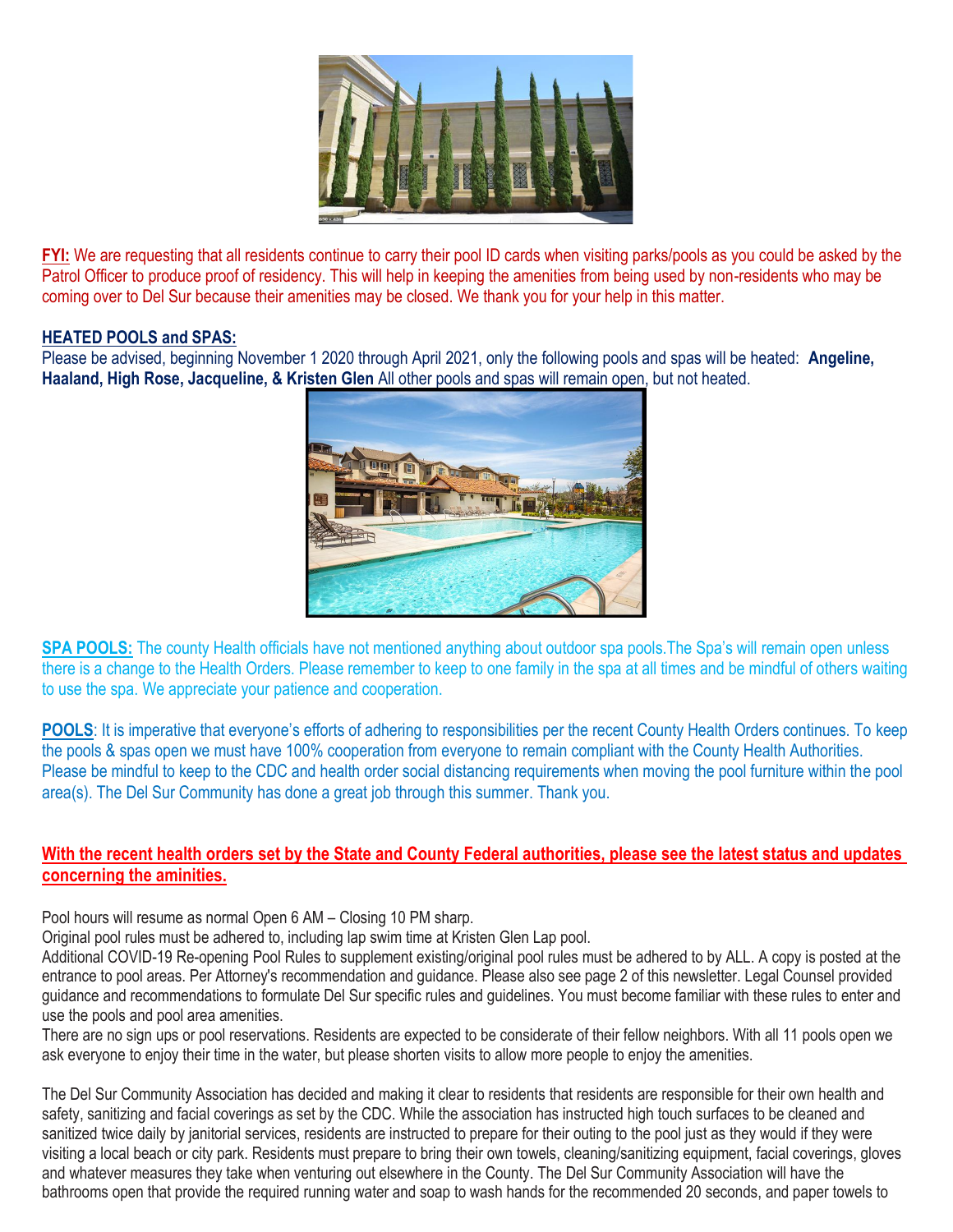dry hands, as required.

Please see attached a copy of Wade Park Pool Safe Opening Plan. The Safe Opening Plan is a template provided by the County Health Department and informs of the requirements that must be adhered to by every resident. This is an essential part of the reopening process and you must become familiar with this document if you wish to use the pool(s) and pool area(s). Each pool has a copy of the Safe Opening Plan specific to that pool area posted at the entrance.

Also posted at each pool, that you are expected to become familiar with, is a copy of:

Standard CDC COVID-19 Signage. Posted at all parks/pool areas.

• CDC Super hero hand washing sign (to communicate with the children). Posted near wash basins in all the bathrooms. By entering and/or using the common area amenities including the pools and any pool area facility you represent and attest to the **COVID-19 HEALTH WARNING AND ASSUMPTION OF RISK NOTICE. A copy of this notice and AGREEMENT, DECLARATION, AND ASSUMPTION OF RISK can be found on page 4 of this newsletter.** This is an essential part of the reopening process and you must become familiar with this document if you wish to use the pool(s) and pool area(s).

The following pool reopening guidelines (page 2 of this newsletter) are taken from the San Diego County Pool Reopening Guidelines, the pool section of the State fitness Guidelines, and the CDC Pool Guidelines. You must become familiar with these rules in order to enter and use the pools and pool area amenities.

# DURING COVID-19

# DEL SUR COMMUNITY ASSOCIATION ADDITIONAL POOLS RULES AS OF 6/12/2020

- Until further notice, the pool and pool area hours of operation will be 6 AM through 10 PM.
- All original pool rules must be adhered to by ALL persons entering and using the pools and pool areas. Original lap swim times at Kristen Glen pool must be adhered to by ALL.
- If you, or anyone in your household, is experiencing of exhibiting symptoms of COVID-19 as described by the Centers for Disease Control and Prevention you should stay home.
- Six feet of social distancing must be maintained between you and any other person, unless a member of the same household, at all times while in the pool and pool area.
- Gatherings of more than one person, unless a member of the same household, are always prohibited in the pool or at the pool area.
- The number of persons permitted in the pool/pool area at a time is limited to the number posted on the safe reopening plan at each pool entry to ensure six feet of social distancing is always maintained. If you see the pool/pool area are at capacity, please do not enter the area. This will be monitored by Del Sur Community Association's Patrol Service.
- Until further notice, guests are not permitted to use the pool. Residents only.
- Swim instructors must follow restrictions set by the County Health Department.
- The deck layout has been changed to ensure six feet of social distancing is always maintained. Markers have been placed on the pool deck to indicate where deck furniture is to be placed. Please do not move deck furniture. In no event may pool furniture be placed closer than 4 feet to the pool.
- No pool equipment will be provided at the pool. Residents must bring their own towels and any other pool equipment and should not share items.
- Drinking fountains within pool area will be closed. Residents can bring their own water in a non-glass container if beverages are allowed in the pool area. Check original pool rules for details.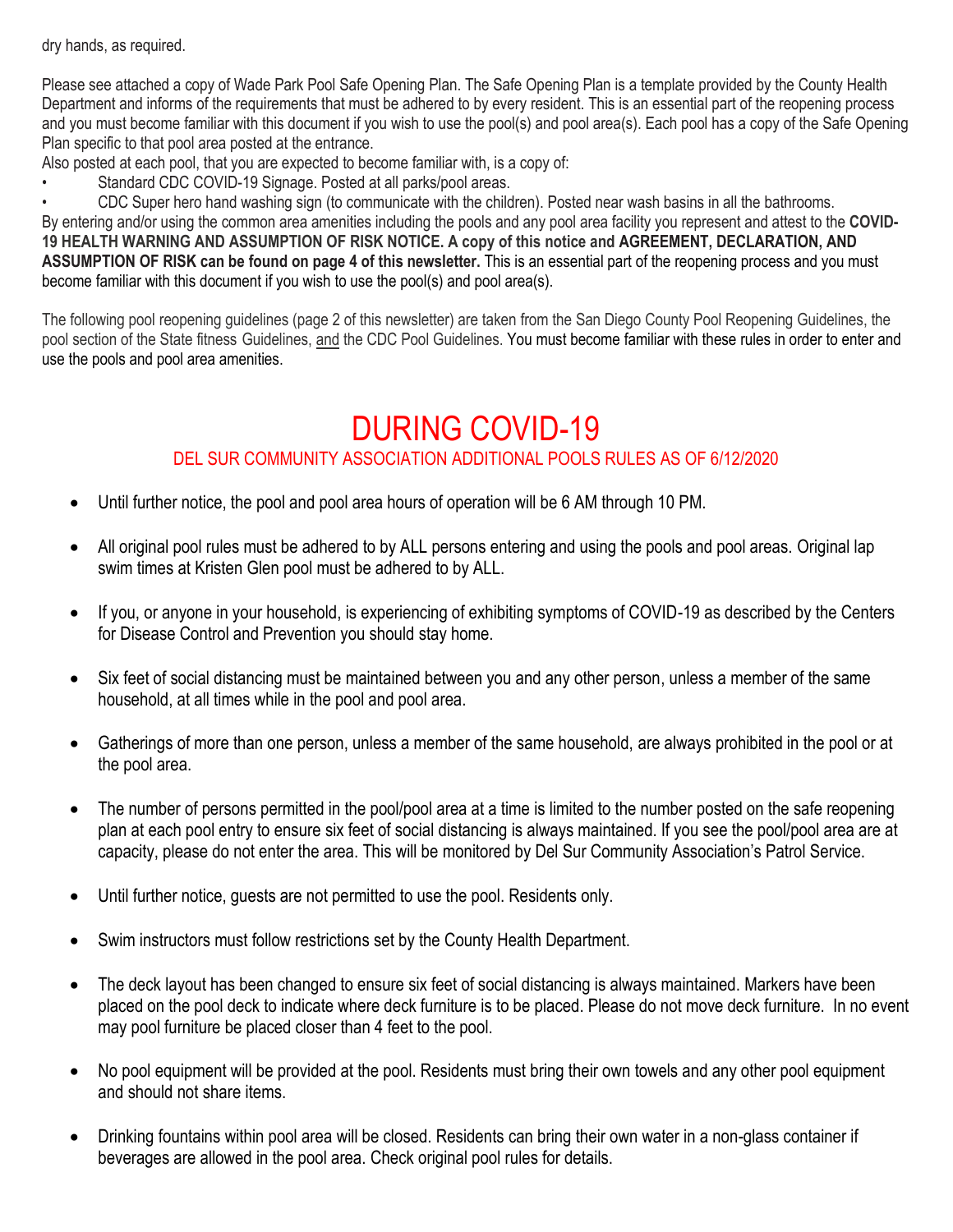- Bathrooms and showers will be open for use, but the number of people permitted to use the bathrooms and showers at a time is limited to 1 to ensure six feet of social distancing is always maintained. If you see the bathrooms and showers are at capacity, please do not enter the area.
- Changing rooms and locker rooms at the pool will be closed to all residents.
- While high touch surfaces will be wiped down in the morning and again in the afternoon by Janitorial staff, residents are still responsible for their own health and safety. It is strongly recommended you wipe down any common surface before and after use (e.g., chairs, tables, entry/exit gate and door handles, pool and spa handrails, restroom facilities, shower water faucet handles).
- A disregard of any of the pool rules or any part of the Safe Reopening Plan could result in the closure of pool(s) and pool area(s).

# COVID-19 HEALTH WARNING AND ASSUMPTION OF RISK **NOTICE**

**RISKS OF EXPOSURE AND TRANSMISSION:** The COVID-19 pandemic, caused by the SARS-CoV-2 virus, is a worldwide risk to human health. SARS-CoV-2 is highly contagious and COVID-19 has a mortality rate many times greater than the flu. SARS-CoV-2 can spread easily and exponentially. While people of all ages are at risk of contracting COVID-19, the individuals especially at risk are those with compromised immune systems; serious chronic medical conditions like heart disease, diabetes, and lung disease; and individuals over the age of 65.

By entering and/or using this common area facility you represent and attest to the following:

a. You:

i. Are currently healthy; not currently experiencing any signs or symptoms of COVID-19; and have not knowingly been exposed to someone with COVID-19 or travelled internationally in the last fourteen (14) days; OR ii. Have recently tested negative for COVID-19.

- b. You understand that by entering and/or using this common area facility you could be exposed to SARS-CoV-2.
- c. You agree to take all reasonable and necessary precautions to protect yourself and others from the spread of SARS-CoV-2, including, but not limited to the following:

i. You are aware of and agree to follow all Federal, State, and local laws and orders, including Stay Home, Safer at Home, Shelter in Place orders, even though such laws and orders may be changing rapidly.

ii. You agree and understand that it is your responsibility to exercise care to protect yourself, such as assessing your own risks, which may include age, underlying health conditions, recent travel, possible exposure to SARS-CoV-2, doctor's recommendations, and local, and State and Federal recommendations.

iii. You represent that (i) to the best of your knowledge, you are not currently afflicted with, and have not knowingly, within the last 14 days, been in contact with someone afflicted with, COVID-19, and (ii) you are not experiencing a fever, or signs of respiratory illness such as cough, shortness of breath or difficulty breathing, or other COVID-19 symptoms.

iv. You believe that you are not likely to transmit SARS-CoV-2 or contract COVID-19.

v. You agree to practice social distancing by keeping at least 6 feet between yourself and others who are not members of your same household [and by wearing a face covering]. You agree that you will not gather in groups or touch surfaces or objects in common area facilities unnecessarily. If you believe it necessary to touch surfaces or objects in the common area facilities, consider the risks of doing so. You are reminded that wearing protective gloves, face coverings, and frequently washing and sanitizing your hands are steps you can take to protect yourself and others.

vi. After leaving this common area facilities, you will discard any gloves, disposable face coverings, or other disposable protective equipment worn during your visit in a trash can and will wash your hands with soap and water for at least twenty seconds.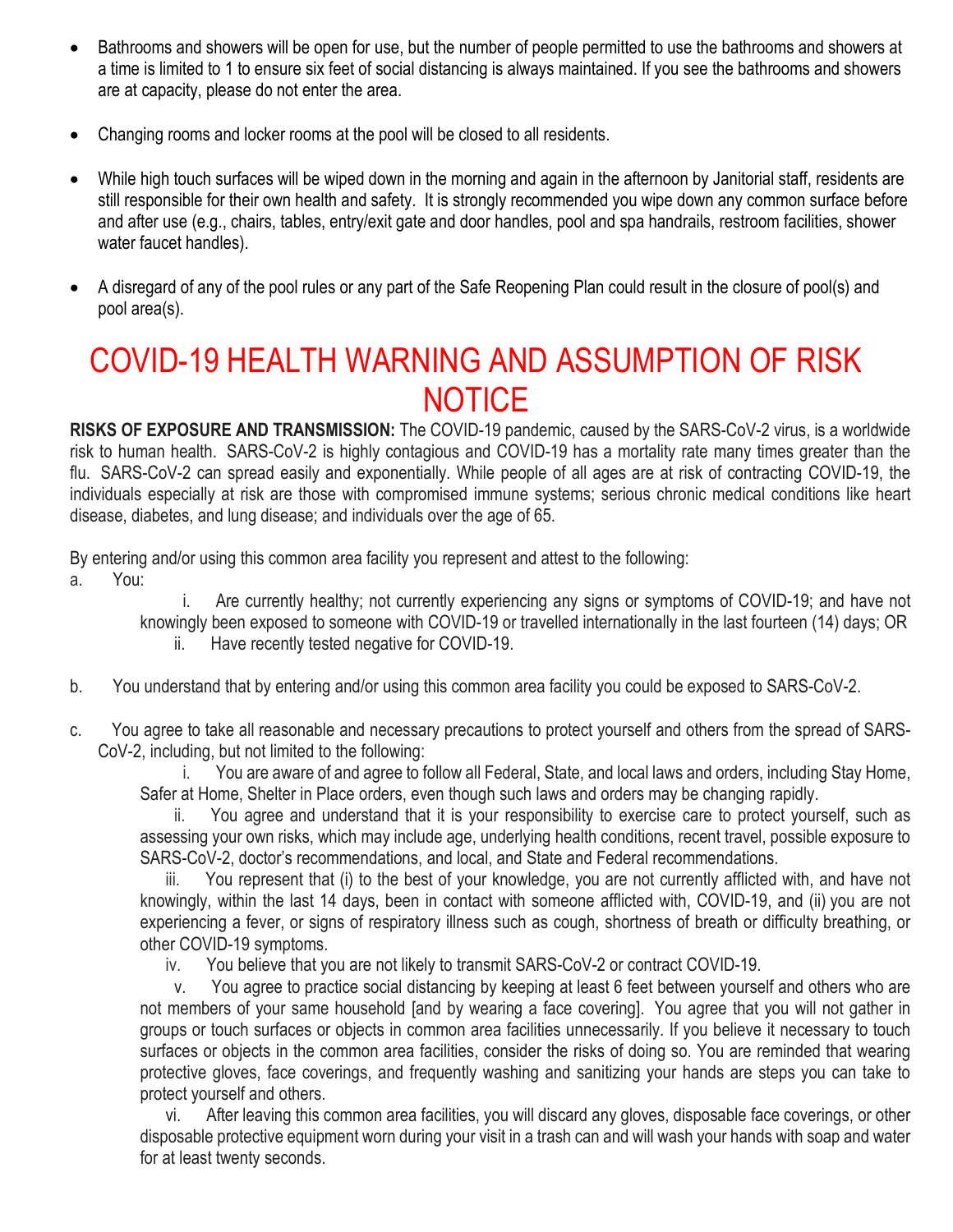**AGREEMENT, DECLARATION, AND ASSUMPTION OF RISK:** By entering this common area facility you are declaring that: the foregoing is true; you agree to take all recommended and reasonable actions to protect yourself and others from exposure to SARS-CoV-2; you assume the risk of entering the common area facility your possible exposure to SARS-CoV-2 or contraction of COVID-19 while in the facility. You understand and agree that no one, including, but not limited to Del Sur Community Association, can guarantee that you will not be exposed to SARS-CoV-2 or contract COVID-19. Therefore, you agree to hold Del Sur Community Association harmless for any damage or injury resulting from your potential exposure to SARS-CoV-2 or contraction of COVID-19 from your presence in or use of the common area facilities.

To the extent that any statements made herein are inconsistent with current government orders, laws, or mandates **(collectively "Mandates"), then such Mandates shall prevail.**

# **Community Services Council vs Del Community Association**

Did you know that the CSC is independent from the Del Sur Community Association and both entities have their own areas of responsibility?

|                                           | <b>CSC</b>                                                                                                                                                                                              | <b>DEL SUR COMMUNITY ASSOCIATION</b>                                                                                                                                                                                  |  |  |
|-------------------------------------------|---------------------------------------------------------------------------------------------------------------------------------------------------------------------------------------------------------|-----------------------------------------------------------------------------------------------------------------------------------------------------------------------------------------------------------------------|--|--|
| <b>Boards</b>                             | 5 Directors                                                                                                                                                                                             | 5 Directors                                                                                                                                                                                                           |  |  |
| <b>Purpose</b>                            | 柴<br>Funds & organizes<br>all Community<br>Events, including<br>Movie Nights,<br>Concerts, Holiday<br>Events, etc.<br>崇<br>Promotes and<br>supports resident<br><b>Driven Community</b><br><b>Clubs</b> | 鉴<br>Upkeep and Maintenance of<br>common areas: including<br>private parks, mailboxes, etc.<br>∗<br><b>Enforcement of</b><br>Covenants.<br>Conditions and<br><b>Restrictions</b><br>₩<br><b>Oversee Design Review</b> |  |  |
| Source of                                 | Enhancement Fee on the Sale of                                                                                                                                                                          | Mo HOA Dues                                                                                                                                                                                                           |  |  |
| <b>Funds</b>                              | homes in Del Sur                                                                                                                                                                                        |                                                                                                                                                                                                                       |  |  |
| <b>Meet</b><br>ing<br><b>Sche</b><br>dule | Meet quarterly $-4^{th}$ Wednesday<br>- January, April, July &<br>October (April & October are<br>in the evening and open to<br>CSC residents.                                                          | <b>Monthly Executive Meetings:</b><br><b>Open Session Meetings:</b><br>Are now being held on the 4th<br>Tuesday of every odd month (Jan,<br>Mar, May, Jul, Sept, and Nov). See<br>www.delsurcommunity.org for details |  |  |
| <b>Fiscal Year</b>                        | $June - May$                                                                                                                                                                                            | June - May                                                                                                                                                                                                            |  |  |
| <b>Website</b>                            | www.delsurcsc.org - For all<br>Fvent and<br>Reservation<br>Information                                                                                                                                  | www.delsurcommunity.org - For<br>all Association related Information                                                                                                                                                  |  |  |



# **Del Sur Parks:**

| <b>Angeline Park (heated)</b>  | <b>Aubrey Park</b>              | <b>Beltaire Park</b>                               | <b>Haaland Glen Park (heated)</b>        |
|--------------------------------|---------------------------------|----------------------------------------------------|------------------------------------------|
| 15899 Angeline PI              | 15919 Potomac Ridge Rd          | 8455 Warden Lane                                   | 15998 Canton Ridge                       |
| Pool / Spa / Small lap lanes   | Park only with kids' playground | Pool/Boche Ball                                    | Pool / Spa                               |
| <b>High Rose Park (heated)</b> | <b>Jacqueline Park (heated)</b> | <b>Kristen Glen Park (heated)</b>                  | <b>Mel Driscoll Park</b>                 |
| 15675 S. Chevy Chase           | 15535 Tanner Ridge Rd           | 15770 Concord Ridge Terrace                        | 15735 Concord Ridge Ter.                 |
| Pool / Spa / (swim lessons)    | Pool / Spa / Small lap lanes    | Lap Pool & Spa                                     | Pool Only                                |
| <b>Old Stonefield</b>          | <b>Reagan Glen Park</b>         | <b>Spreckels Park</b>                              | <b>Trent Park Pool</b>                   |
| 15855 Kristen Glen             | 8300 Parkside Crescent          | 15725 Paseo Montenero                              | 15890 Trent Place                        |
| Pool & Dog Park                | Pool                            | Park Only                                          | Pool / Wading Pool Half Basketball Court |
| <b>Village Green</b>           | <b>Wade Park</b>                | <b>Del Sur Neighborhood Park Reservations</b>      |                                          |
| Potomac Ridge Road             | 15790 Tanner Ridge Rd           | Please call The City of San Diego at 858.538.8131. |                                          |
| Stage on one side of park      | Pool & Splash Pad               |                                                    |                                          |